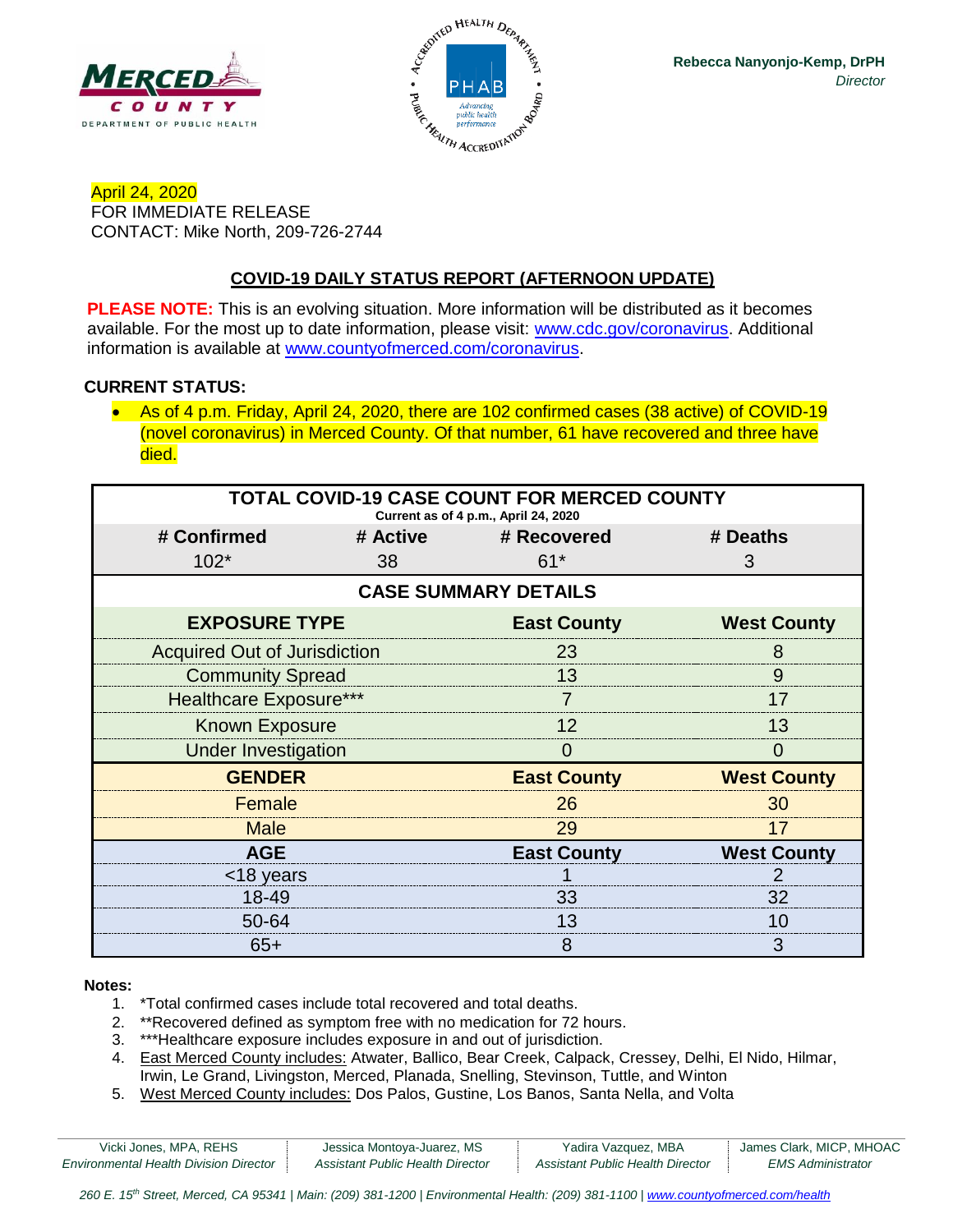• **Community-Specific Reporting:** Due to privacy laws, Merced County had not released a community-specific breakdown of positive cases until Monday, April 13. Due to a relatively low number of positive cases and the size of some of our cities and unincorporated communities, previously releasing those numbers could have been an identifying factor and a breach of patient confidentiality. Furthermore, releasing that type of data could have also created a false sense of security in communities without confirmed cases, leading to greater spread of COVID-19. However, similar to other neighboring counties, Merced County has now reached a high enough case total that patient confidentiality is no longer considered a major risk for communities that have five or more cases. For that reason, we are now releasing community-specific numbers for those that have five or more cases:



*Note: \*Only communities with five or more cases are reported in this graph. The figures in this chart represent confirmed cases, which includes active cases, recoveries, and deaths.*

- Based on information provided by individuals who test positive, Public Health staff will continue to assess risks of exposure and contact any affected individuals.
- Due to privacy laws, the Public Health Department cannot release identifying information related to positive cases.
- In California, there are 40,911 confirmed cases and 1,596 deaths.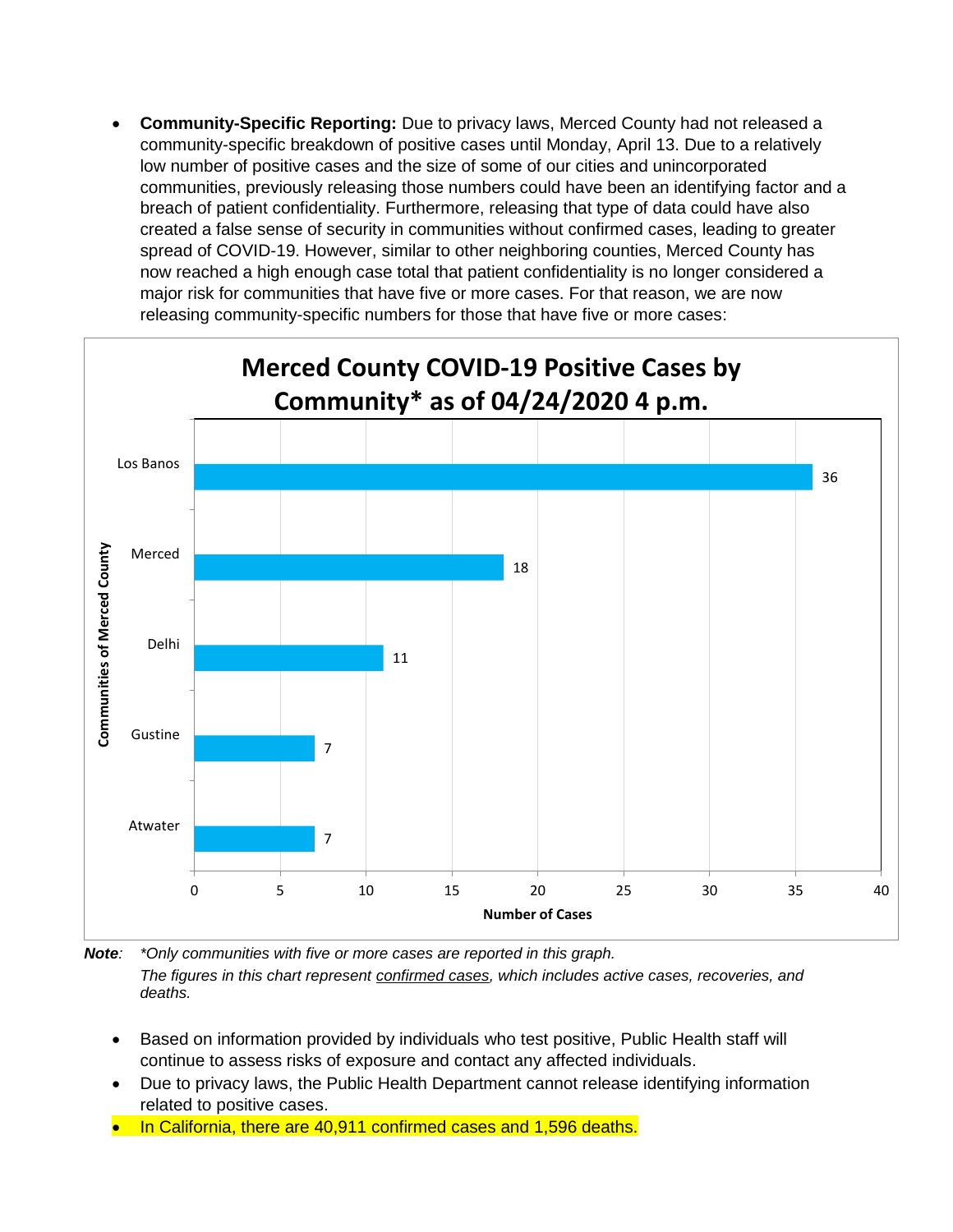## **RECENT ACTIVITIES & UPDATES:**

- Merced County Public Health continues to coordinate with federal, state and local partners to further prepare us for future impacts. This includes working with the California Department of Public Health and the Centers for Disease Control and Prevention to monitor COVID-19.
- In coordination with the Merced County Office of Emergency Services, situational status calls continued this week with local government agencies, schools, and healthcare professionals in our community.
- Today, the Merced County Public Health Officer issued an amended Health Order that expands the definition of essential services to include drive-up services for faith-based organizations, animal care facilities, drive-through automatic car washes, and pool maintenance. The amended Order is effective immediately and supersedes the prior Order issued on April 17, 2020. The Order also requires essential businesses to develop a Social Distancing and Safety Plan. View the full Order at [www.countyofmerced.com/coronavirus.](http://www.countyofmerced.com/coronavirus)
- COVID-19 Webinar—Job Seeker Resources
	- o Due to unforeseen circumstances, today's COVID-19: Job Seeker Resources webinar was postponed until further notice. In the meantime, anyone with questions about resources and benefits can visit these sites:
		- **E** Worknet Merced County: [www.worknetmerced.com](http://www.worknetmerced.com/)
		- **■** Unemployment Insurance: [https://www.edd.ca.gov/Unemployment/UI\\_Online.htm](https://www.edd.ca.gov/Unemployment/UI_Online.htm)
		- **Pandemic Unemployment Assistance:** [https://edd.ca.gov/about\\_edd/coronavirus-2019/pandemic-unemployment](https://edd.ca.gov/about_edd/coronavirus-2019/pandemic-unemployment-assistance.htm)[assistance.htm](https://edd.ca.gov/about_edd/coronavirus-2019/pandemic-unemployment-assistance.htm)
	- o Those with specific questions for Worknet Merced County can email [outreach@worknetmerced.com.](mailto:outreach@worknetmerced.com) Anyone with unemployment insurance related questions for the Employment Development Department can email [WSBModestoFieldOffice@edd.ca.gov.](mailto:WSBModestoFieldOffice@edd.ca.gov)
- The Merced County COVID-19 information webpage, [www.countyofmerced.com/coronavirus,](http://www.countyofmerced.com/coronavirus) continues to be updated on a daily basis.
- The Merced County Office of Emergency Services and Merced County Department of Public Health proclaimed a local and public health emergency March 13 in order to help address the outbreak. The Board of Supervisors ratified those actions during a March 16 special meeting.
- On March 19, Governor Gavin Newsom announced Executive Order N-33-20, asking California residents to stay at home. On March 20, Merced County's Health Officer also issued an Order directing County residents to remain in their places of residence except to perform or receive essential services.
- The Merced County Public Health Department Operations Center was activated Jan. 27, 2020 (89 days) in order to prepare for COVID-19 in and around our community. The Merced County Emergency Operations Center and Human Services Agency Department Operations Center are also currently active.

## **COVID-19 TESTING UPDATE:**

- Within the public health system, every person who has met CDC criteria for severe disease within Merced County has been tested. Testing has been limited across the state of California, as noted multiple times by state officials as a barrier to response.
- Public Health is actively identifying other methods to enhance testing capability for providers throughout the community and increase testing county-wide. We will continue to be notified should positive tests come through either system (public health or commercial).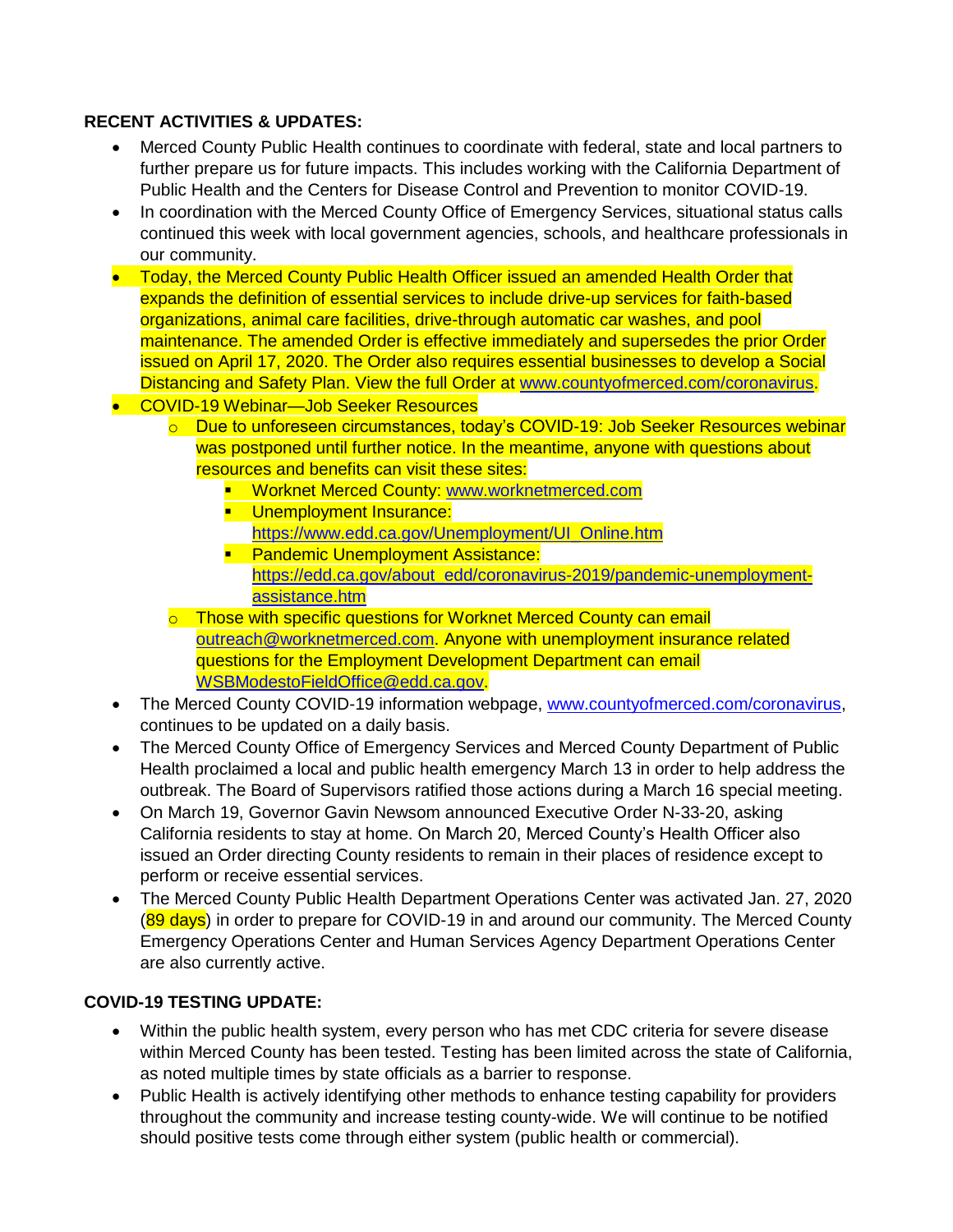- In late March, Merced County opened two "mobile specimen collection sites" for COVID-19 in order to streamline testing capabilities. Initially, there will be two collection days per week, one on the westside of the County, and one on the eastside of the County. Each site will remain open for four hours per day. Additional hours per day and days per week may become more frequent if supply and personnel availability increase.
	- o **PLEASE NOTE**: Use of these mobile specimen collection sites are by appointment only, and you must have a prescription from a physician and prior approval from the Merced County Department of Public Health. If you do not have a provider and have symptoms call 209-381-1180 for a phone consultation. Anyone without prior approval will not be tested. Locations will be provided to clients once appointments are made. Call 209-381-1180 for more information.
- Following Governor Gavin Newsom's recent announcement to add more community testing sites across the state focused on underserved communities, Merced County will launch a new testing site in the City of Merced. This new site is one of 80 testing sites powered through a partnership with OptumServe, the federal government health services business of Optum, a leading health services innovation company. The new testing site is projected to open on April 30, 2020. Testing will be by appointment only, and more information will be released when appointments become available.

# **COVID-19 SYMPTOMS AND PRECAUTIONS:**

- Coronavirus symptoms include: mild to severe respiratory illness, fever, cough and difficulty breathing. If symptoms develop, individuals should stay at home to limit exposure to others.
- Anyone who has had contact with a person with possible COVID-19 infection and has the above symptoms should call his/her local health department/health care provider immediately.
- Do not go to your provider's office without calling ahead. Do not call 911 for suspected COVID-19 unless you are having a medical emergency.
- During the flu season, there are steps you can take to protect your health and the health of those around you:
	- o Wash your hands regularly with soap and water for 20 seconds.
	- o Avoid touching your eyes, nose, or mouth with unwashed hands.
	- o Avoid close contact with people who are sick.
	- $\circ$  Stay away from work, school or other people if you become sick with respiratory symptoms such as fever and cough.
	- $\circ$  Cover sneezes or coughs with a tissue, then throw the tissue in the trash.

## **ADDITIONAL RESOURCES:**

- **Sign up for COVID-19 alerts[:www.countyofmerced.com/coronavirus](http://www.countyofmerced.com/coronavirus)**
- Merced County Public Health COVID-19 **Information Webpage**:
	- o [www.countyofmerced.com/coronavirus](http://www.countyofmerced.com/coronavirus)
- Merced County Public Health **Information Line**:
	- o 209-381-1180 (English, Spanish, and Hmong. Live reps. available 8 a.m. to 5 p.m.)
- **Email** COVID-19-specific questions to Merced County Public Health:
	- o COVID19@countyofmerced.com.
- Updated **CDC Information**:
	- o <https://www.cdc.gov/coronavirus/2019-ncov/whats-new-all.html>
- CDC **Resources for Households**:
	- o <https://www.cdc.gov/coronavirus/2019-ncov/community/home/index.html>
- How to **talk to your kids** about the coronavirus:
	- o <https://www.pbs.org/parents/thrive/how-to-talk-to-your-kids-about-coronavirus>